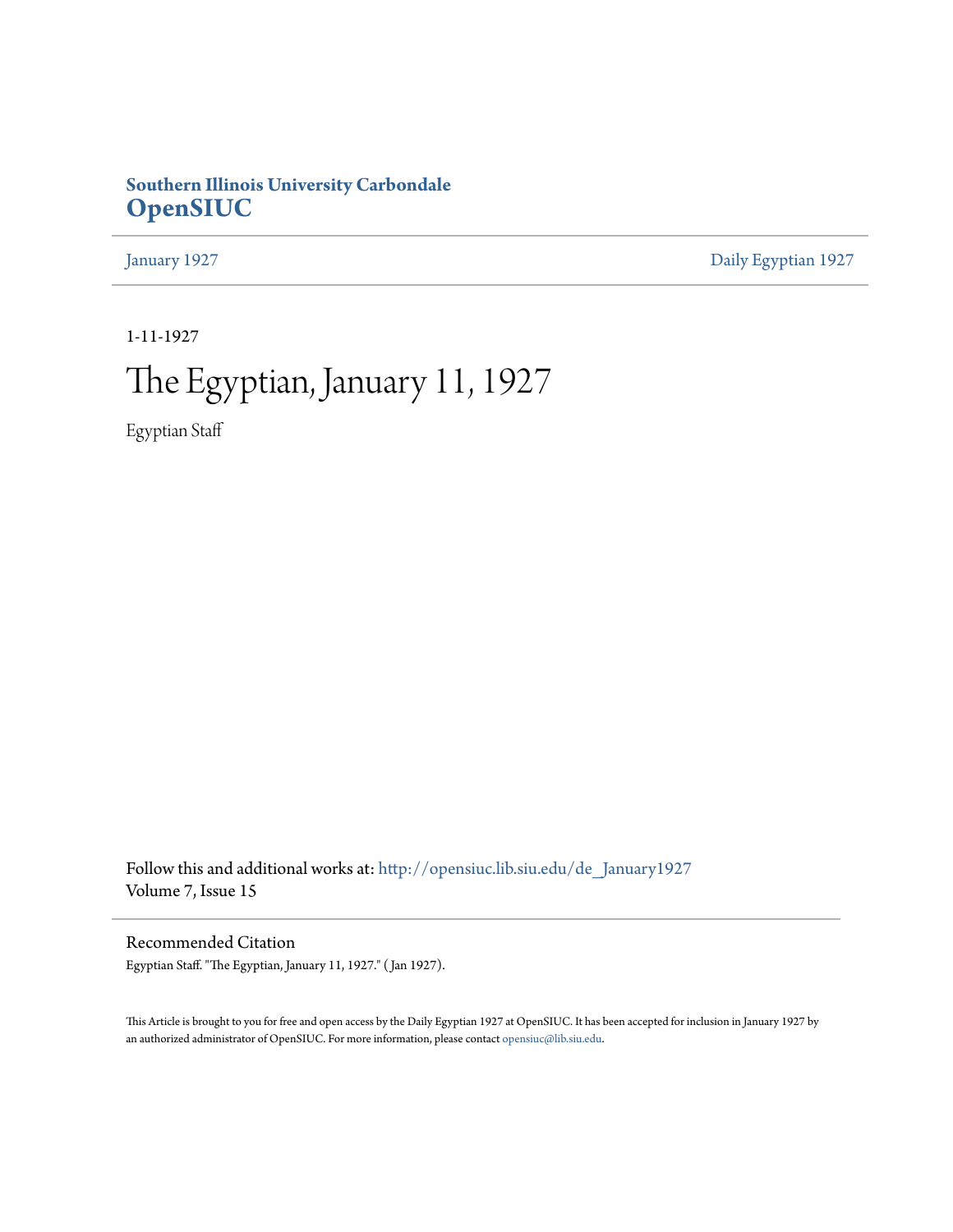Y. M. AND Y. W. **PARTY OLD GYM**  $6:30$ 

IAE FGYDTIAN Read by Four Thousand Students, Faculty and Friends of the School

Carbondale, Illinois, January 11, 1926

**GET NEW DEGREE** 

Volume VII

# **Popular Student Trifles On Wife**

# Vote For Change in S.I.N.U. Degree Aggies, Union, Charleston Bow To Maroons

### Miss Talbert Prefers 'Em Married

Much talk has been circulating about the campus concerning frequent conversations between Miss Mildred Talbert and Mr. Oliver McIlrath. Miss Taibert is a prominent Anthony Hall girl and takes part in many campus activities. She entered this school a year ago last September as a Freshman. Mr. McIlrath is a prominent senior, president of the Socratic society and a member of the Forum. Mr. Mellrath is a married man and has one daughter.

The Egyptian has refrained from mentioning these gossipy stories up to this time, but Tuesday, January the 4th, gave absolute proof of this gossip. About noon Mr. Leland Lingie. Miss Melba Davidson and Mr. Frank Rich, who were starting to drive toward Cobden were asked by Mr. Mellrath if he and Miss Talbert might ride out as far as the barbecue stand, a quarter of a mile south of the Normal. Mr. Mclirath said that they were transacting society business. Two other cars drove up about the time Miss Talbert and Mr. Mellrath got out of Mr. Lingle's car.

U. HIGH GIVEN TWO **COLUMNS IN EGYPTIAN** 

Lack of interest in the school paper on the part of the University High school has been noticed by the Egyptian staff and after some inquiry on the part of the staff, it was found that this disinterestedness was due to the fact that no news has been published concerning the high school students. either personally or as classes. Since this is a college paper, high school news would be entirely out of place. The news which we are going to publish erch week, however, will not bring down our standard, since the news is about our University High school and is used as a training school.

Miss Frances Barbour, head of the high school English department, is taking over this matter and is betinning training in the high school English classes so that the pupils contributing the high school news vill have had sufficient training in

At a meeting of the Student Coun- | taken), instead of the degree of Bachcil, held near the close of the Fall elor of Education.

term the following resolutions were unanimously adopted:

Trustees of the S I N II .

Whereas, the Baccalaureate degree granted by colleges of education generally, is Bachelor of Science in Education, or Bachelor of Arts, Philosophy. or Science, according to the course taken: and

Whereas, we believe that the presre of our college and its graduates will be increased, and the growth of our Senior college promoted, by the granting of one of the better known degrees:

Therefore, we respectfully ask that von consider the advisability of granting to those completing the fouryear course in our college the degree. Bachelor of Science in Educaion (or Bachelor of Arts or Bachelor of Science, according to the course

### CHORUS PLANS IN-**TERESTING EVENTS**

The chorus is planning some very interesting events for this year, among which is a concert to be given during the Spring term. There is also the possibility of its broadcasting from a St. Louis station. Those who remember The Mikado and The Pirates of Penzance will be glad that the chorus will offer a concert. Several socials have been planned for the **Vear.** 

Each Wednesday afternoon at the eighth hour the chorus meets. The leaders are appointed for the different groups into which the members are divided. Thus by good natured rivalry, interest is stimulated.

Invitation is extended to the students, especially to the boys, to join. Thus far, men have not responded in as large numbers as the girls. The campus organizations are asked to show their loyalty by supporting the

chorus in every possible manner. The following officers have been slected :

President. Warner Dixon. Vice president, Myrtle Lingle. Secretary, Wendall Margrave. Librarian, Vivian Springer.

By action of the Council the above resolutions are to be carried before

To President, Faculty and Board of the various classes of the school at meetings to be held in the near future.

It should be noted that the degree of Bachelor of Education is as good as any other baccalaureate degree so far as teaching in any high school or doing graduate work in any university may be concerned. The only advantage in changing to such a degree as Bachelor of Science in Education comes from the fact that this degree is more commonly granted and thus may be better understood as an important degree.

If these resolutions are adopted by the various classes, they will be placed at once in the hands of the president of the school.

The Egyptian believes that a real student will support us in receiving the desired change.

Y. M. AND Y. W. C. A. SOCIAL TONIGHT

This evening in Association Hall the two Christian organizations of this school are planning to have their first joint social of the year.

This affair will be carried out on the "backwards" plan. Each person attending is to wear his or her garments "hind side before," or backward. The entire program will be carried out in accordance with this plan.

Everyone connected with the work of these two organizations is looking forward to this social with expectations of having a real exciting as well as a pleasant time.

The committee in charge of this party is composed of the following members: Beatrice Krutsinger, Celeste Fox. Helen Mathia, Madlyn Scott, Hobart Sistler and Oliver Mcllrath.

The "Y" societies heartily invite all young people who are in sympathy with the work which is being carried on by them. Come whether you are a regular member or not The regular weetings will start at

(Continued on page \$)

Number 15

**Evansville College Here Thurs**day

The Maroon basketeers emerged from a four-game series last week defeating the Arkansas Aggles 40-17, Union University 29-24 and Charleston Normal 25-24 in a ten minute over time game. The local slacked their pace a little on Saturday night and were downed by the Sparks college aggregation 35-15.

The wearers of Maroon and White found no difficulty in vanishing the Aggies. Mac took advantage of the opportunity and inserted the entire squad into the fray. Crawshaw and Munger at forward, Fry at center, Wilson and Stanley at guards was in the starting lineup. Crawshaw pulled up lame in the first half and was forced to leave the game which greatly slowed up the Maroon offensive attack. Munger led the scorers with five field baskets, Rushing dropped in four, Fry netted three, Crawshaw and Luts each made two, while Alexander, Stanley and Wilson were given credit for one each. Besides the starting lineup, Hogendobler, Alexander. Kunze and Brimm saw action at forward. Willis at center and Rushing and Luts at guards also entered the fray. Gadski of the local High school refereed the game.

On Wednesday night the Maroons defeated the Union University lads of Jackson, Tenn. The locals jumped into the lead at the start and were never headed, the half ended with the Tennesseans trailing 13-2. The visitors rallied during the last half and it looked as if they might overcome the Southerners' lead but they fell short and the game ended 29-24. The Maroons had trouble in locating the basket. Miller, the visitors' running guard, proved a real sharp shooter by dropping in four long ones. Munger. Alexander, Stanley, Luts, each registered two field goals, while Crawshaw, Hogendobler, Rushing, Willis and Wilvon made one each. Fry and Brimm failed to score.

The Marcons journeyed to Charleston on Friday night and in a game that kept the crowd in an uproar from the start defeated the Eastern Teachrs 25-24 in two five-minute over-6:30, but the program will be short- time periods. Luts replaced Craw-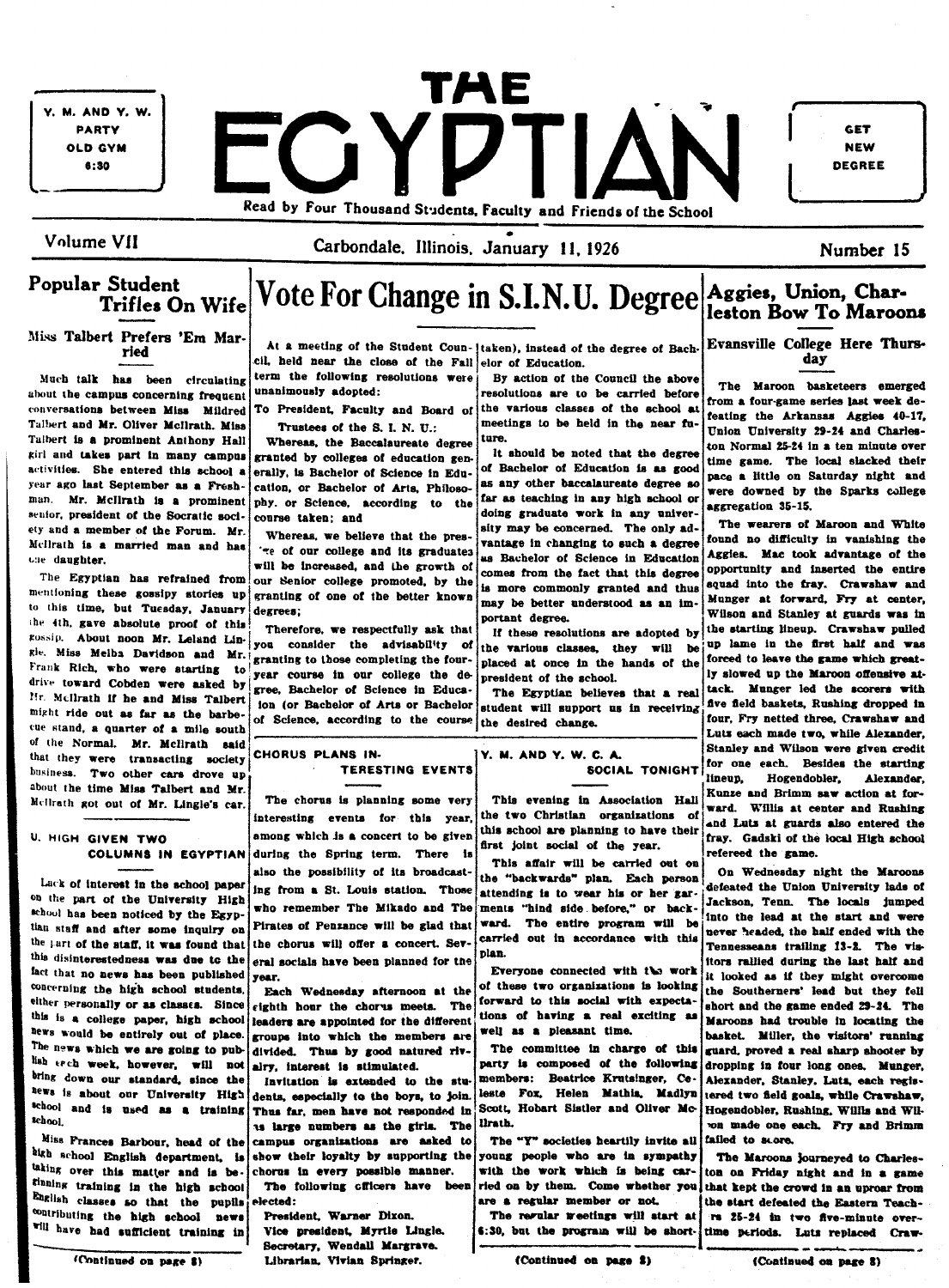# THE EGYPTIAN

### ZETETIC SOCIETY

The Zetets are rejoicing in the fact Fred Miller, who has been chosen centers around the unusual appear- ade. president. This is Mr. Miller's second nce of a Laundry Case. term as president. This shows the | One dark and stormy evening, gropsociety's confidence in his ability.

ciety the past term know that each a young man staggered up the walk, at the usual time and the following program has been a surprise in its  $n$  to the porch, and stumbled over excellence. Those who have never an object of considerable size. Encome out should avail themselves of tering the house, he inquired of the the opportunity of coming out and pledges the circumstances surround taking part in these programs.

The Literary Society means much to all. It means most to those who thing concerning it. get the benefits of its training. The new students will feel at home in and tiously to see if a clew could be will be a part of the school life if found. they avail themselves of the oppor- search was fruitless, but suddenly a tunity to join the Zetetic Literary So- | name and address were discovered: ciety. The program last Friday was:

1. Selection-Orchestra.

2. Reading-Bessie Curtis.

3. Vocal solo-Lillian Reidelbet ger.

- 4. Piano Solo-Anna Bourst.
- 5. Talk-Fred Miller.
- 6. Vocal solo-Helen Duncan.

Mrs. Dodd: (in Adv. Rhetoric) Mr.

Will, can you define a metaphor? Mr. Will (struggling for the right words) Well, if I say, "You are  $\mathbf{a}$ goose"-that would be one.

WHAT YOU DON'T SEE

ing his way homeward amid the flash-Those who have attended the so- s of lightning and peals of thunder,

the arrival of this mystical package. No one seemed to know any-

They examined it carefully and cau-For several minutes their Sullivan. "Mr. and Mrs. Weatherwax, 610 South Normal Avenue." Opening the case they found a white dress upon which was a note saying. "Wash and return to the Stumble Inn tomorrow night."

The Pint Thickens!

The lot fell to one of the mean and humble pledges to perform this servile duty.

After a period of expectant waiting and thinking that the poor Mrs. Weatherway might need the aforesaid Laundry Case, the older brother  $\overline{\phantom{a}}$  of the Fraternity sent another of the

lowly pledges to the address given, 110 South Normal.

A tale as full of thrilling events as " The peculiarity of this dark narrathat the society is to be piloted the hair-raising, breath-taking epi- tive lies in the fact that nothing more noticed at the basketball game Janthrough the next six weeks by Mr. sodes of the famous Sherlock Holmes was ever heard of this weird escap- uary 3. The Form i has decided to

SOCRATIC SOCIETY PROGRAM

The Socratic Literary Society met i rogram was rendered in the peppy 1927 spirit and form:

Music-Orchestra.

Vocal Solo-Jessie Prosser. Saxo hone Solo-Loren Spires. Musical reading-Kathryn Dunu. Talk-Lester Buford.

Vocal Solo-Carl Williams.

Music-Orchestra.

The Socrats extend a hearty welome to all students, and especially o the new students to attend our sowe shall be glad to have you join. row to avoid losing points. Start the new year right by becoming

tands and wives. Aha! Q. E. D.

Doc Brimms: Can you draw? Mary Sutton: A little, why? Well, then, draw a little Doc<sup>+</sup> closer.

FORUM

A number of "tuxedo' collars were again wear them is they are a part of the old Forum tradition.

The Forum elected Clarence Kirchhoefer captain of its basketball team. There are several promising athletes In the organization and they will make their opponents hustle to win the interscholastic championship.

G. A. A. NEWS

Girls' basketball season has begun! The G. A. A. is sponsoring the coming girls tournament. Crystal Boynton Piano Duet-Irene Sullivan, Ruth has been elected general manager. Come out and join your class team. Practice hours are posted on the second floor bulletin board.

Members of the G. A. A. who have not paid their dues for this term are ciety as visitors and if you like us urged to do so at the meeting tomor-

a Socrat. They make the best hus- Guy Roberts (at Woolworth's, Dec. 23): I want a Xmas greetings card with some appropriate verse on it. Clerk: Here's one that says, "You are the only girl in this world that

I have ever loved." Robert: That's all right-give me about ten more like it.



S. I. N. U. New Fancy Belt in **Your School Colors** 

# **FANCY LOKETITE BUCKLE**

## **Belt and Buckle \$1.98**

# J. A. PATTERSON & CO. **Style Setters For Egypt**

FOR GOOD THINGS TO EAT **IMPERIAL CAFE** L. M. ATKISON, Owner and Manager **Next to Gum's** 

# We Serve Delicious Toasted Sandwiches

# **CARBONDALE CANDY KITCHEN**

**Try Our Fancy Sundaes** 

# DE LUXE BARRER SHOP

Students visit The De Luxe and get touched up for Xmas by those who know how. Six chairs.

No Waiting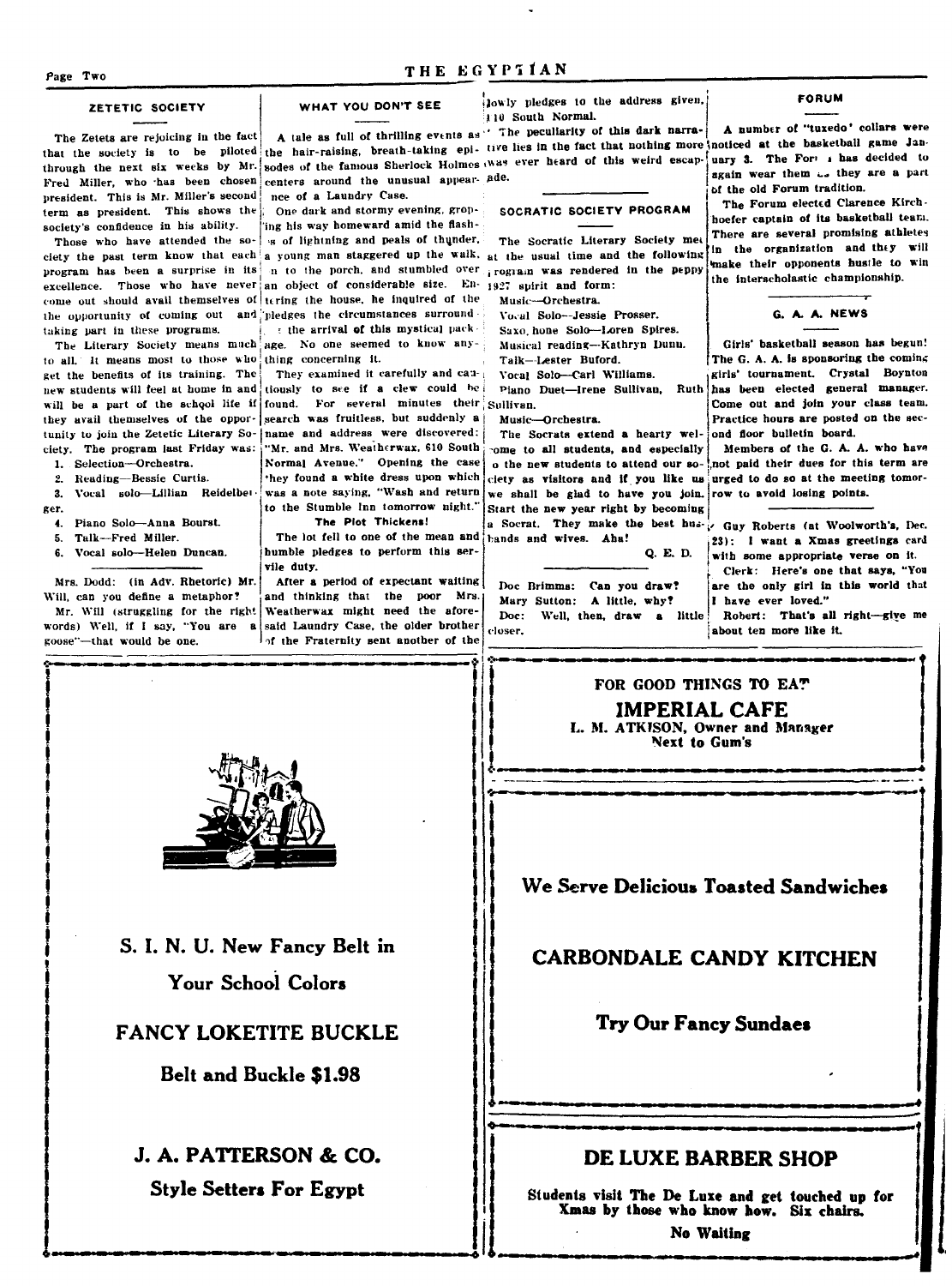### Small Fruits ............... AGRICULTURAL DEPARTMENT 11:15 a. m.-Orchard Sanitation... Mr. Endicott and discussion Mr. he Southern Illinois Horticultural **Spalding** 1:30 p. m.--Thinning Apples and School of Instruction conducted by 2:45 p. m.-Orchard Rodents Dem-Peaches....... Prof. R. S. Marsc the University of Illinois met at the onstration...Mr. S. C. Chandler 2:30 p. m.-Pruning Bearing Apple Zetetic hall Thursday and Friday,  $3:30$  p. m.---Truck Crops....... January 6 and 7, 1927. .............Mr. B. L. Weaver 3:30 n. m.-Pruning Demonstrations The meeting was called to order 6:00 p. m.-Banquet (winning essay by the Jackson county agent. C. J. is read). Dee Small, presiding J. Dorsey Thomas. 7:45 p. m.-Round table discussion The meeting was well attended and Program Jan. 6, 1927 ....... Leader, Dr. J. M. Dorsey much interest was shown.  $9:30$  a. m.--Opening C. J. Thomas Jan. 7. 1927 10:00 a. m.-Strawberry Production 9:20 a. m.--Opening...G. E. Fager THE FLAPPER'S COLUMN Dr. A. S. Colby 1:30 a. m.--Peach Orchard Soil 11:00 a. m.-Insect Pests Management Prof. R. S. Marsh ... Prof. W. P. Flint 10:15 a. m. ECover Crops and Nithe day for THE letter. 1:30 p. m.-Stereopticon Nuts and trates........Dr. M. J. Dorsey

# **BARTH THEATRE**

Where everyone is at home, all the time.

.............Prof. W. T. Flint

Trees . . . . . . Dr. M. J. Dorsey

Prof. R. S. Marsh and Dr. M.

Ah! At last Tuesday has arrived.

Our heroine arises with more alacrity than usual and prepares to make the early morning visit to the University Cafe. After partaking of her meal she goes to her first hour class in high spirits. She can not keep her mind on the lecture. What will the letter contain? The minutes drag slowly by. It MUST be time for the bell. No! Only thirty minutes have passed. If only she didn't have a second hour class so she could dash home for her mail. Perhaps Louise will bring it to her. If she only would.

At last-the bell rings. She meets Louise and feverishly asks if she brought the mail. The roommate replies in the negative. Torture!

Now the second hour class convenes. Ten minutes have passed. She answers questions absently. Will the time never pass? Finally the agony is over and she rushes madly home She picks up the mail and glances hurriedly through the letters. No-It can't be true! But-yes, no letter appears. Has he forsaken her? It must be a fact. There is no check from dad for Miss De Lee Chambers.

### **ILLINI**

It is said "A lady always likes to have the last word." Whether or not this is true the **Illini** Debating club believes that a girl who is to be a successful teacher should be able to so organize her ideas as to be able to express them clearly and with force whether in the last words or not. There has been an unusual num-

ber of earnest debators the past term and we believe the coming term will be better still. The following program was given Monday evening:

Piano solo-Ruth 3rant.

Debate-Resolved, That Physical Training Should be Required Every Term. Affirmative, Mildred Neville, Midred Talbert. Negative, Louise Pride. Beuah Reichert.

### **BRAVO!**

Mr. Shryock reports that our prospects for the new Science building are very encouraging.

# Subscribe

For

The

Egyptian

 $\overline{\phantom{a}}$ 

# Meals 11 o'clock to 1 o'clock

The Best Place to Eat

# **UNIVERSITY CAFE**

135 Seats

# **Just Across From the Campus**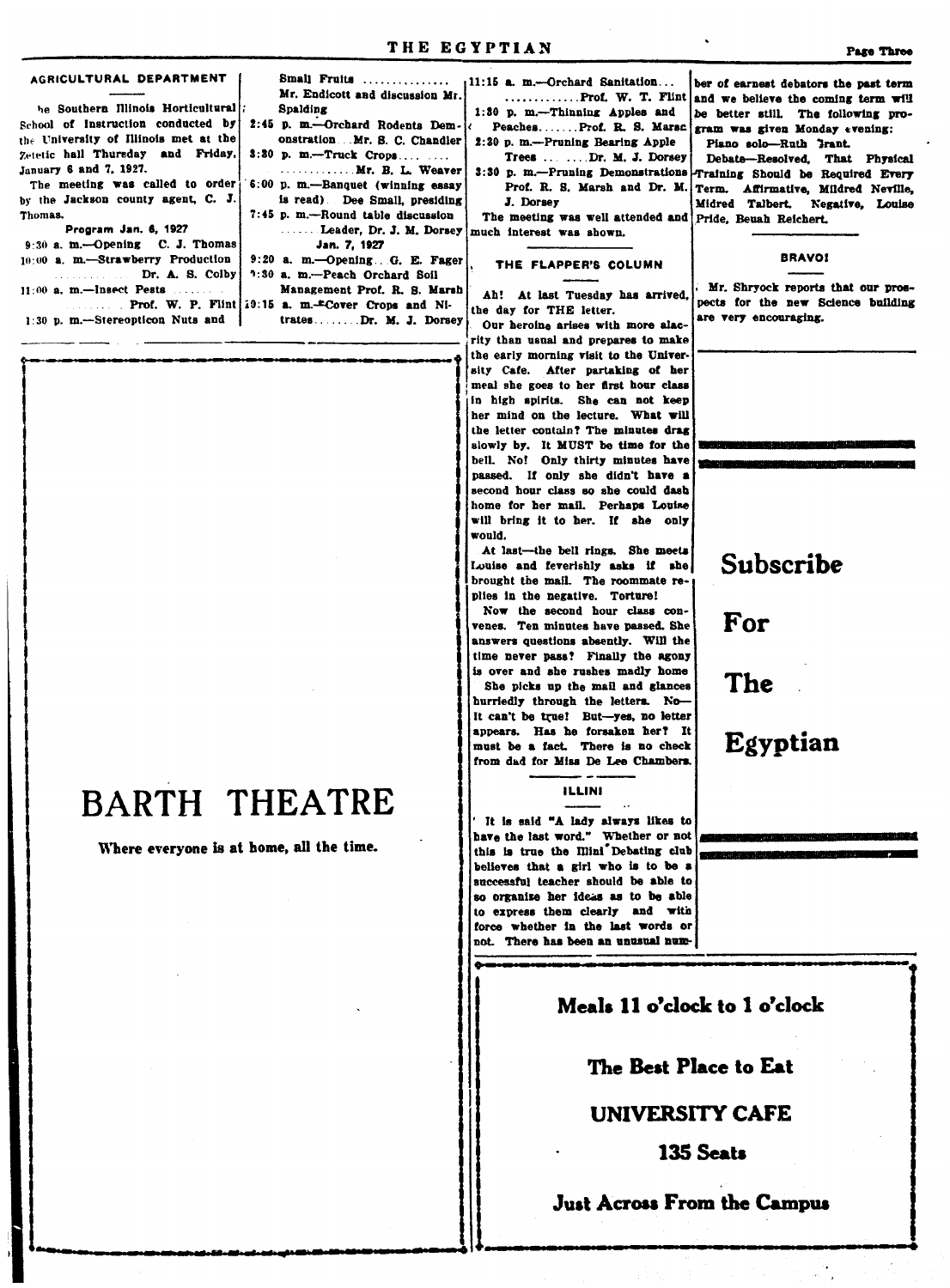

**Charter** 

**College Press** 

Association

Published every week during the Collegiate year by the students of the Southern Illinois State University, Carbondale, Illinois.

Entered as second class matter at the Carbondale Postoffice under the Act of March 3, 1879.

Office: Main Building, Room 16

**EDITORIAL STAFF** Lemen J. Wells...... Editor-in-Chief Associate Editor.....Charles Neely Bu Associate Editor... Bessie Smith Ad Social Editor Ad Sports Editor John Land Literary Editor<br>Feature Editor Corem Waller Cir Mary Stevenson Catherine Brewer<br>Raymond Spiller Organizations. Тy Humor **Exchanges** Mary Sauer Franklin Rich Reporters... Katheryn Lingle Oliver McIlrath Mae C. Trovillion Faculty Advisor. Critic.

| <b>BUSINESS STAFF</b>                                  |  |  |  |  |
|--------------------------------------------------------|--|--|--|--|
| siness Manager Leland P. Lingle                        |  |  |  |  |
|                                                        |  |  |  |  |
| v. Mgr. Bert Casper<br>vertising Mgr. . Edwin Heinecke |  |  |  |  |
| culation Mgr. Mabel Jerome                             |  |  |  |  |
| pist Alberta Kochlenbacp                               |  |  |  |  |

Telephone:

University Exchange No. 11

Alumni Advisor ..... E. G. Lentz Emma L. Bowyer



The younger generation is suffering from an overdose of advice. Writers, speakers, preachers, parents-in fact everyone, is telling the world what is wrong with the young people of today. Each has a pet idea which will make life happy and successful for the boy and girl who will live according to directions. We have never heard of any one who has followed directions. Rather, all directions have been cast to the four winds. "I am going to live my own life,"each youth declares. In a way he is right. Every one must work out his own problem. At best life seems to be somewhat of a trial and error process, at least until one "finds himself." From a very tender age we have been warned against drifting. So often have we been cautioned against "following the line of least resistance," so commonplace has it become, that we are likely to ignore a real danger.

Are you drifting into a profession just because it is the easiest thing to do? Are you taking up work which is not objectionable but for which you have no enthusiasm? If you are stop while you can. You are face to face with one of the greatest tragedies of life. It is time to stop and take stock. Ask yourself "What work do I regard as the most important in the world; what work do I respect most; what have I the most enthusiasm for; what will make me happiest?" There may be obstacles; the struggle may be long and difficult but

"Though a battle's to fight ere the guerdon be gained, The reward of it all."

### **LITERARY EDITOR RETURNS**

Mr. Corem Waller, literary editor of the Egyptian, has just resumed his studies at the S. J. N. U. this week. Mr. Waller has been ill with typhoid fever for the past seven weeks. Dur-Member ing this time you have read the "Sweet-add-a-lines" posted in the office each week. These were sent to Corem in order to help to cheer him and keep him up with what was happening here at school. But all of those lines can't nearly express the kind feelings and the hearty welcome given to Corem upon his return.

> Tell Wendell Margrave he needn't worry about the asbestos clothing-God takes care of his children, so he 's quite safe.-Contributed.

> > READ THE EEGYPTIAN

### My flivver is a pippin. It gives me quite a thrill. It really is quite rippin' ' nen coasting down hill. But when I am returning And hear the engine miss. It sure does set me burring. **This** Like Hill Up **Back** To -Vidette.

**MY FLIVVER** 

"I guess I've lost another pupil," said the professor as his glass ey rolled down the kitchen sink.

# **GEO. D. CASPER**

**JEWELER** 

REPAIRING PROMPTLY DONE 205 South Illinois-Two Doors South of Prince

# J.V. WALKER & SONS INC.

**QUALITY CLOTHIERS** 

9—Busy Stores—9

A Good Store in Carbondale

# JANUARY CLEAN-UP SALE

This big sale is now on its second week with everyone satisfied with the unusual values the sale offers.

It is possible to buy many articles at less than half of their former prices.

Articles on sale that are of interest to you; women's slippers, coats, dresses, hosiery, underwear, corset, silks, etc.

JOHNSON, VANCIL, TAYLOR CO.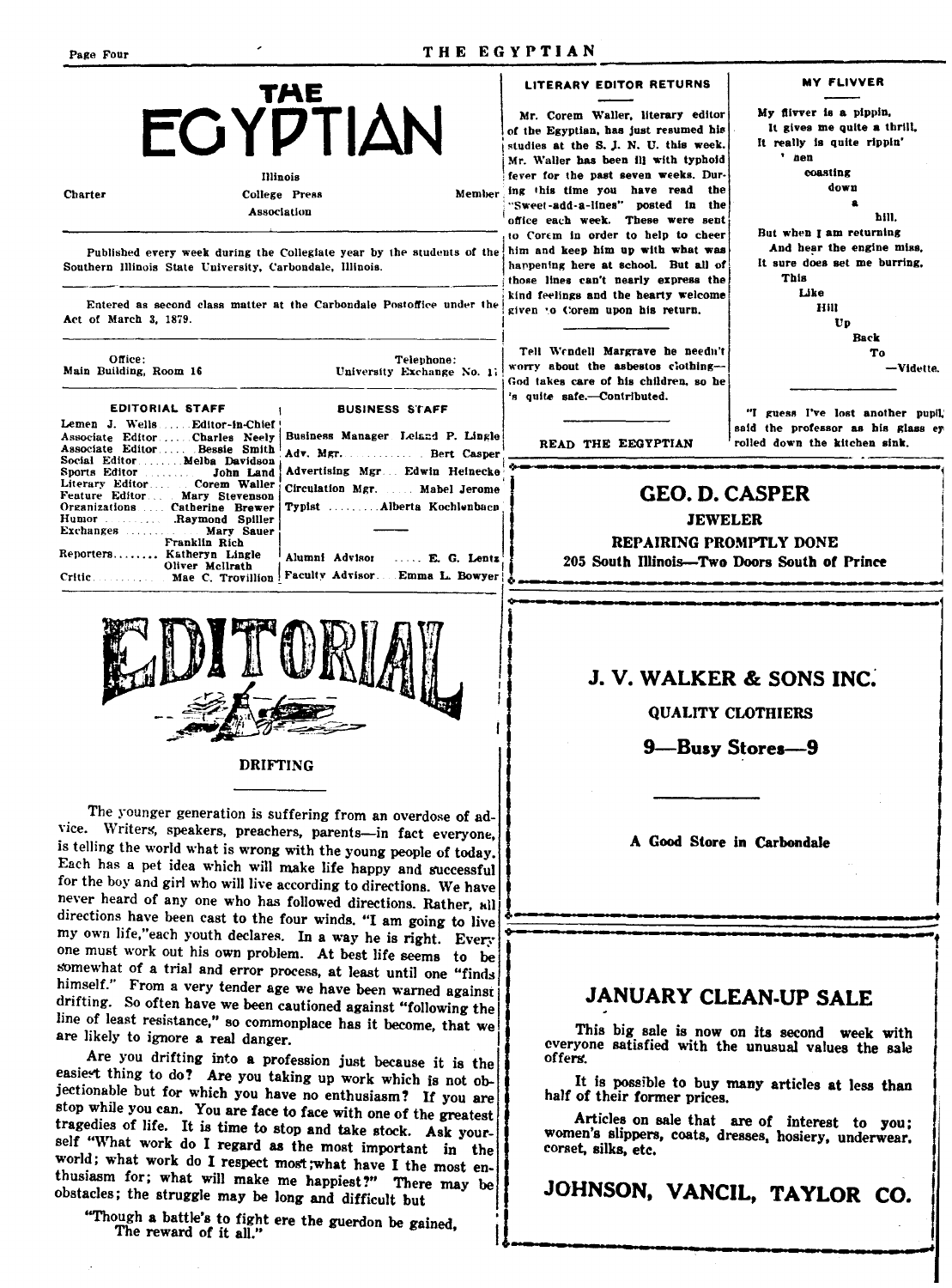### **CUPID CUTS CAPERS**

### Ingram-Leach

Since the beginning of time, women their home with the groom's parents have been declared incapable of for the present while Mrs. Ingram keeping secrets. This theory, how- will finish this year's work under her ever, has proved false when it was former name. I arned that a member of the Sophomore class had been married for one month and two days before even her sarents suspected it.

quietly married to Mr. Nevin Ingram field, Mo., were solemnized Saturday, of the same city, November 21, by Dr. December 4, in St. Paul's Methodist Morris, the Methodist minister of church, Springfield, Mo. Murnhyshoro.

Miss Leach entered S. I. N. U. this fall as a Sophomore from Lindenwood college. She is a member of the Epsilon Beta Sorority, the Strut and Fret Society and the Y. W. C. A.

Mr. Ingram has been for several vears connected with the Egyptian Transportation System, being now the director and manager of their wellhown orchestra. He is also the



manager of the Diamond Oil Service, MY, BUT I HAVE A Station of Marion.

The happy couple plan to make

### **Raldwin-Seibert**

The nuptials of Miss Ethel Seibert. a graduate of this college last year. Miss Melba Leach of Marion was and Russell S. Baldwin of Spring-

Miss Seibert is a Murphysboro girl and is a graduate of S. I. N. U. She was, at the time of her marriage, eaching at East St. Louis, but resigned her position before Christmas, aving kept her marriage a secret until then.

Mr. Baldwin is a traveling salesman for the Robert, Johnson & Rand Shoe Co., with headquarters in Springfield, Mo., where the newlyweds will make their home.

### WEE WUNDERS

Why Ramus is always singing "Nita. Juninata?"

- When Lynn will get a cane? Who the troop of angels were that
- went to Milwaukee? Who the little girls were that two
- certain Aggles were looking for? Why Bert Casper is called the
- "cave man?" How that couple got lost the night
- of the Arkansas game? Who Skeezil saw in that little "tan"
- Ford roadster one day? Where Otis Phillips was Saturday
- night? If Skeezil walked home?
- Why Max Lollar is so good at rais-
- ing cane? (Econ. Geog.) Why Kerley liked Murphysboro
- Xmas eve?

### THANK8

I wish to thank all students and members of the faculty who were so kind in remembering me with flowers, letters, cards and visits during my recent illness.

COREM WALLER.

# Just wishing you all a very happy and

successful new school year

# F. R. SPEAR

**302 South Illinois** 

Gee but my Roommate is a Wonderful guy! He shuts my Windows mornings. He presses my pants. Supplies me with Cash. O, he's a wonderful Guy! But. ssh!

DANDY ROOM-MATE

Just between, we  $T \pi 0$ -I Room alonef

**Subscribe** For The Egyptian

# WE GIVE A COMPLETE BEAUTY SERVICE

### **JOHNSON BEAUTY SHOP Licensed Operator**

Phone 279-Y

207 1-2 N. Ill. Ave.

When buying your Groceries, always ask for Blue<br>Ribbon Bread. It is the freshest and sweetest of them all. We also have a complete line of fresh pasteries.

# **CARBONDALE STEAM BAKERY**

### ARRIVING DAILY-NEW SPRING

Coats, Dresses and Hats at Popular Prices

### **STYLE SHOP**

### **ELITE BARBER SHOP** Hair Cutting Specialist Plus Courtesv

Sam Cecil **MORRIS AND DAVIS** 

O. K. BARBER SHOP East of New Hundley

First class Work. First Class Equipment Student's work solicited. Ladies hair cutting a specialiy. Try our Lucky Tigar Tonic-Best for dandruff

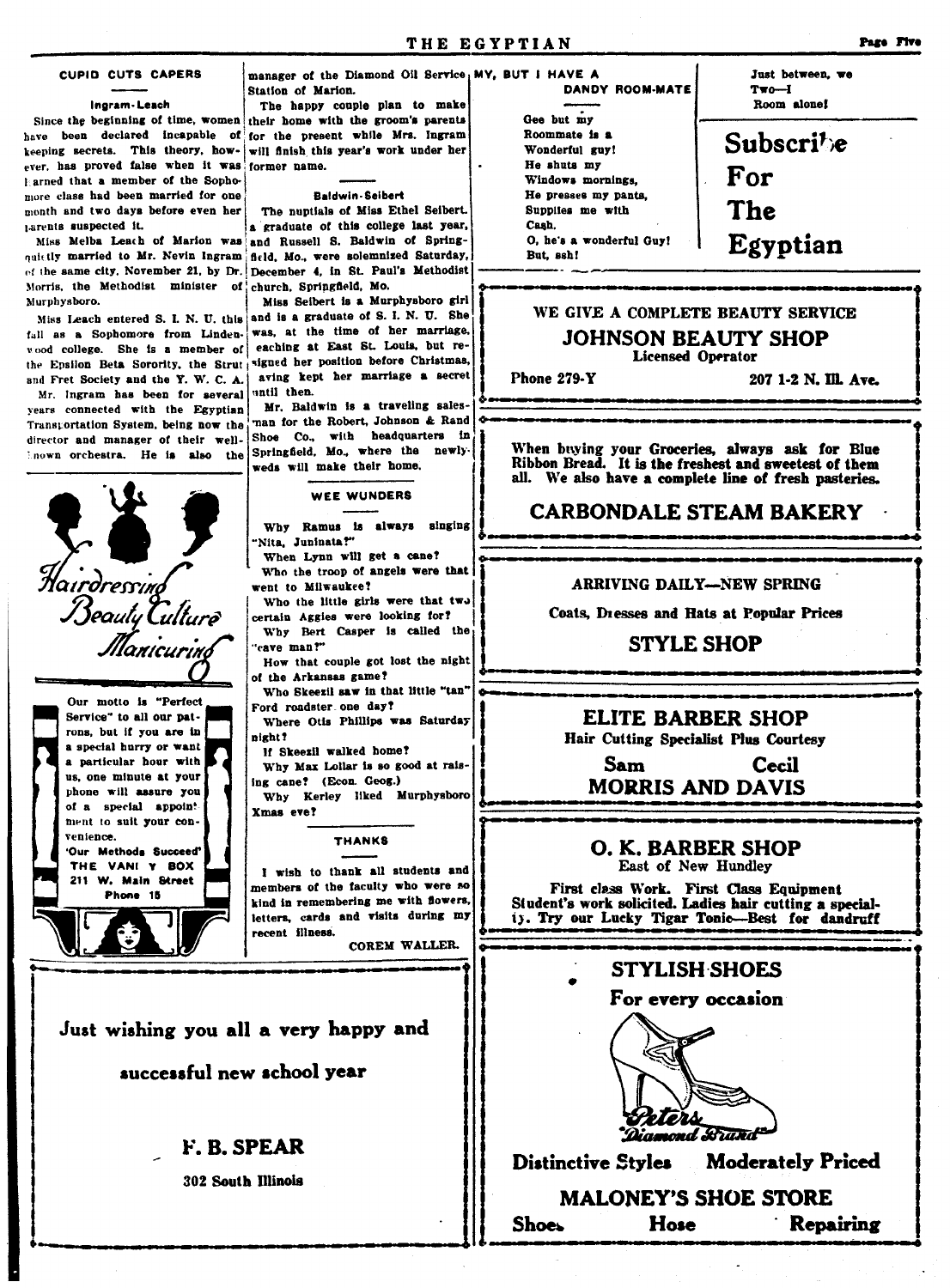| Page Six                                                                                                                                                                                                                                                                                                                                                                                                                                                                                                                                                                                                                                                                                                                                                                                                                                                                                                                                                                                                                                                                                                                                                                                                                                                                                                                                                                                                                                                                                                                                                                                                                                                                                                                                                                                                                                                                                                                                                                   | THE EGYPTIAN                                                                                                                                                                                                                                                                                                                                                                                                                                                                                                                                                                                                                                                                                                                                                                                                                                                                                                                                                                                                                                                                                                                              |  |
|----------------------------------------------------------------------------------------------------------------------------------------------------------------------------------------------------------------------------------------------------------------------------------------------------------------------------------------------------------------------------------------------------------------------------------------------------------------------------------------------------------------------------------------------------------------------------------------------------------------------------------------------------------------------------------------------------------------------------------------------------------------------------------------------------------------------------------------------------------------------------------------------------------------------------------------------------------------------------------------------------------------------------------------------------------------------------------------------------------------------------------------------------------------------------------------------------------------------------------------------------------------------------------------------------------------------------------------------------------------------------------------------------------------------------------------------------------------------------------------------------------------------------------------------------------------------------------------------------------------------------------------------------------------------------------------------------------------------------------------------------------------------------------------------------------------------------------------------------------------------------------------------------------------------------------------------------------------------------|-------------------------------------------------------------------------------------------------------------------------------------------------------------------------------------------------------------------------------------------------------------------------------------------------------------------------------------------------------------------------------------------------------------------------------------------------------------------------------------------------------------------------------------------------------------------------------------------------------------------------------------------------------------------------------------------------------------------------------------------------------------------------------------------------------------------------------------------------------------------------------------------------------------------------------------------------------------------------------------------------------------------------------------------------------------------------------------------------------------------------------------------|--|
| GREAT PROBLEMS OF TODAY<br>Party?"<br>In noticing the different characters<br>her name mentioned?<br>about the campus we often wonder if:<br>John will finally Land the one he<br>INQUIRING REPORTER<br>wants?<br>Bernice is Keiner to animals than<br>to men?<br>Raymond can still Spiller the same class room diversion?<br>Where asked: In the Chemistry<br>old line?<br>Minnie will sing Lauder for her class.<br>Answers<br>supper?<br>Naomi Harris: Watching students<br>Clyde is as en-Dearing as ever?<br>pretend that they know what the<br>Mary will ever be Stephenson?<br>Ex-Captain Jimmy will Hook up teacher is talking about.<br>Lena Ledford: Gazing at the sce-<br>some day?<br>nery on the campus.<br>(Leoks probable).<br>Helen Mathis:<br>Laughing at the<br>John will Eater?<br>Anyone has ever seen Virginia Fly! teacher's jokes.<br>Pearl Morgan: Watching the hands<br>Frank will ever Colyer hand?<br>on the clock slowly move around the<br>Virgil Hails all he sees?<br>forty-five minutes.<br>Dwight wishes his hair were Ker-<br>Paul Johnston: Gazing-dreaming<br>ley?<br>-and thinking at random.<br>W. A. is ever Furr from the sub-<br>Thelma Phillips:<br>Waiting and<br>ject?<br>wondering if our teacher will get<br>Clifford's Fuller?<br>around to me.<br>Clarence Armstrong?<br>Velma will Crossland for HIM?<br>PROMINENT MEMBER OF<br>When someone should try to fright-<br>S. I. N. U. DISAPPEARS<br>en the Freshman Advisor she would<br>answer. "Bowyer-self?"<br>Mr. Pep was not present at the two<br>Helen Damon has found a "Doc"<br>home games last week. For why?<br>for her pains?<br>There was no such animal (if you'll<br>Rose Mary-ed a Mill-er?<br>pardon our French). To get down<br>Jaquish-es more male voices in the<br>to brass tacks, there have been no<br>chorus?<br>Pud burns all Bridges behind him?   pep meetings this year for the bas-<br>ketball boys. Where is the pep of<br>Gladys is a Brewer? | Miss Rosemary Phillips of the Mt.<br>Charles is Rushing "That Certain S I N. U. that Charleston talked<br>Vernon High school faculty was the<br>so much about when the boys went<br>week-end guest of Miss Jonah.<br>Martha Wood refrain from having back home? And where, may we ask,<br>President Shryock attended a quar-<br>were the cheer leaders those two<br>terly Normal Board meeting at Chi-<br>games?<br>We have the best team we have<br>cago last week.<br>had for many years, but there isn't<br>Question: What is your favorite much we can say for the rest of us.<br>"TO CAIRO"<br><b>FACULTY NEWS</b><br>I only kissed her on the cheek.<br>Mr. Muckelroy will go to Harris-<br>It seemed a simple frolic;<br>burg next Wednesday and Thursday<br>But I was in bed a week-<br>to attend the state dairy meeting. He<br>They called it painters' colic.<br>is scheduled for a talk on "The Prob-<br>lems of Dairying in Southern Illi-<br><b>EGYPTIAN</b><br>READ THE<br>nois."<br>C. E. GUM<br><b>Jeweler and Optometrist</b><br><b>Complete Gift Shop</b><br>Have you placed your order for your<br><b>Class Ring?</b> |  |
| Jacob's Candy, Toasted Sandwich<br>Stationery, Sheaffer's Pens and Pencils.                                                                                                                                                                                                                                                                                                                                                                                                                                                                                                                                                                                                                                                                                                                                                                                                                                                                                                                                                                                                                                                                                                                                                                                                                                                                                                                                                                                                                                                                                                                                                                                                                                                                                                                                                                                                                                                                                                | <b>STUMBLE INN</b><br><b>Hot and Cold Sandwiches</b><br>Home Made Pies<br>Fountain Drinks-Hot and Cold                                                                                                                                                                                                                                                                                                                                                                                                                                                                                                                                                                                                                                                                                                                                                                                                                                                                                                                                                                                                                                    |  |
| <b>HEWITT'S DRUG STORE</b>                                                                                                                                                                                                                                                                                                                                                                                                                                                                                                                                                                                                                                                                                                                                                                                                                                                                                                                                                                                                                                                                                                                                                                                                                                                                                                                                                                                                                                                                                                                                                                                                                                                                                                                                                                                                                                                                                                                                                 |                                                                                                                                                                                                                                                                                                                                                                                                                                                                                                                                                                                                                                                                                                                                                                                                                                                                                                                                                                                                                                                                                                                                           |  |
| Drop in and see us, our goods are right and our prices<br>are right. We are men's and Boys outfitters from<br>head to foot.<br><b>JESSE J. WINTERS</b><br>Clothing, Furnishings, Hats, Shoes                                                                                                                                                                                                                                                                                                                                                                                                                                                                                                                                                                                                                                                                                                                                                                                                                                                                                                                                                                                                                                                                                                                                                                                                                                                                                                                                                                                                                                                                                                                                                                                                                                                                                                                                                                               | <b>OUR STUDENT FRIENDS</b><br>We offer you Quality Price and Service<br>Nice showing in new silk hosiery.<br>Make the McPheeters, Lee & Bridges store your down-<br>town headquarters. Cash your checks, store your bag-<br>gage, wrap your parcels, meet your friends.<br>MCPHEETERS, LEE & BRIDGES<br>Dry Goods, Notions, Shoes<br><b>Pictorial Review Patterns</b>                                                                                                                                                                                                                                                                                                                                                                                                                                                                                                                                                                                                                                                                                                                                                                     |  |
|                                                                                                                                                                                                                                                                                                                                                                                                                                                                                                                                                                                                                                                                                                                                                                                                                                                                                                                                                                                                                                                                                                                                                                                                                                                                                                                                                                                                                                                                                                                                                                                                                                                                                                                                                                                                                                                                                                                                                                            | Phone 196<br>Phone 196                                                                                                                                                                                                                                                                                                                                                                                                                                                                                                                                                                                                                                                                                                                                                                                                                                                                                                                                                                                                                                                                                                                    |  |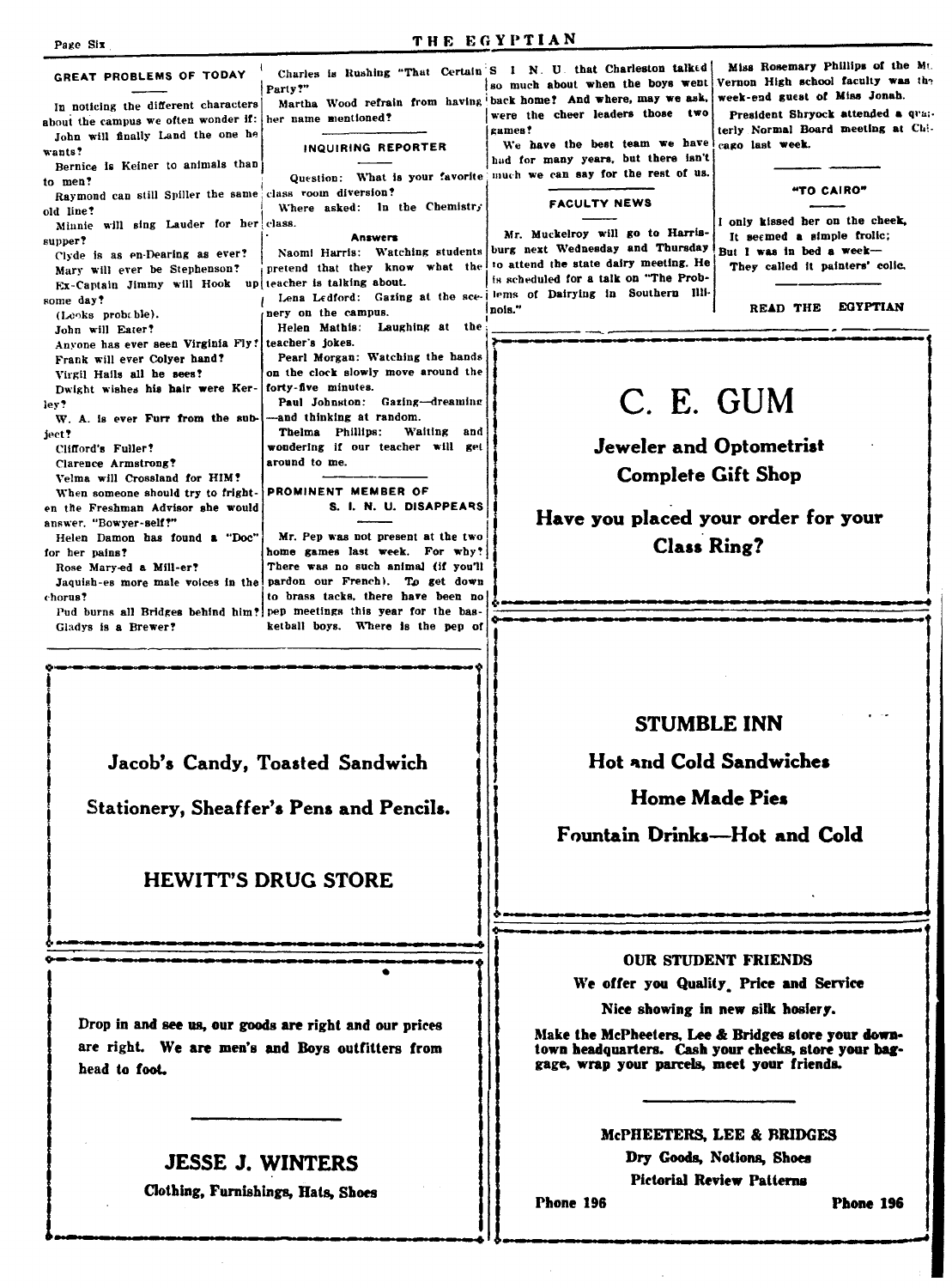A COLLEGE CASE

Wandering down the hill.

Meeting on the campus

Studying in the library

They're together still.

From early in the morning

Till ten o'clock at night.

When the other's out of sight.

Which neither one quite hates.

Each one looks forsaken.

Always making dates,

Taking long, long rambles

Into each other's face-

(Ask Isabelle R. and Freddie H.)

Always telephoning,

Gazing all enraptured

Is it very serious?

### ALUMNI NOTES

have moved to Carbondale from West has ever heard of Illinois' Frosty go-Frankfort. Mr. Williams was editor- ing to a fire. in chief of the Obelisk '26. He is now selling insurance. Mrs. Williams was in school last year.

J. Cary was editor of the Obelisk '25. let's soliloquy was also given.

FIEs R. Crandle is teaching science in the Mascoutah High school. The latest wise crack pulled by Ellis was made while he was watching a house burn on Normal avenue. He said: "That's the first decent fire I've seen in ages!"

University of Illinois this year.

H.rman Sparr is superintendent of Roscoe Pulliam's place.

Howard Shappard is teaching Mathematics in the Herrin T. H. S. Mildred Bone, associate editor of the Egyptian '26, is teaching sixth grade in East St. Louis.

**EXCHANGE COLUMN** 

"The Bradley Tech" says that Bradley, too, has a Frosty Peters. Is just an hour alone with thee, The Frosty Peters of Bradley does not sleep at a firehouse as the Illinois Oh, just to dream of eyes that plead.

Batson's Barber Shop Our Slogan

"It pays to look well."



proved methods and can assure our patrons complete

Marinello **Beauty Shop** 

Frosty Peters does. Recently Bradley's Frosty very efficiently helped Mr. and Mrs. Lewis Ed Williams the Peoria firemen at a fire. No one

A Shakespearean program was givthe of the prominent songsters while en in chapel at Lincoln college. Scenes were taken from Twelfth J. Cary Davis is teaching Latin and Night, Much Ado About Nothing and English in the Cypress High school. Mid-summer's Night Dream. Ham-

> Eureka college was recently admitted to the accredited list of colleges of the Association of American Universities

The three touchstones of a person's Roscoe Pulliam is attending the character given by Dr. Sherwood Eddy at Augustana college are:

Am I straight? Am I in and playschools at Staunton, Ill. He took ing the game? Am I clean or am I rotten?

### LINES TO BULA

One autumn eve two years ago For the first time we met In that quaint room, your eyes aglow, I never can forget!

For, Bula, dearer unto me Than gold and rubies rare, Bula, with raven hair.

My dear, they talk to me-In them I find the thing I need,

Would you could always be So near to me that I could feel Soft pressure on my brow, Your magic touch could always heal-I cannot tell you how.

But this I know, if you were near Nothing could me dismay, I'd love and you would grow more

dear.

Bula, to me each day. And tell me now, may I not hope That some glad day my dreams

Will all come true, my eyes will open In that blest land where themes Are all of love, and you, my dear, And we can never tire,

But live and love year after year Contented by my lyre?

These years together we have missed Shall then all be repaid, Forever kissed and loved and kissed Shall be my Bula maid. This am all!

Clearance Sale now in progress on all **THE FAMOUS** 

Fall and Winter Merchandise

Candies Soda Fountain Phone 276

# WILHELM DRUG CO.

# The Students Drug Store

# Y. W. C. A.

Very few girls came out to the meeting Tuesday evening.

Those who did not covue, missed a very interesting and ed attional talk on art and its relation to religion in the Old World, as presented by Miss Williame

You are invited to come tonight to he Bible Study at 6:30, after which we shall adjourn to the gymnasium for the joint social of the Y. M. C. A. and W. W. C. A.

Everybody come for a good time.

PATRONIZE OUR ADVERTISERS

### New Edison 40-Minute Records. Radios

MILLIGAN-BROCKETT MUSIC CO.

## SETTLEMOIR'S SHOE HOSPITAL Home of Quality Shoes Repairing NEXT DOOR TO BARTH THEATRE Work done while you wait

## **AMERICAN CAFE PLATE LUNCH 30c Southwest corner of Campus HOME MADE PIES**

\$5.00 Meal Tickets For \$4.00

Your Feet Will Carry You Through If

They Are Properly Shod

# **THE FASHION BOOTERY**

Ask to see our new Normal School Seal Stationery and Single and Double Compacts.